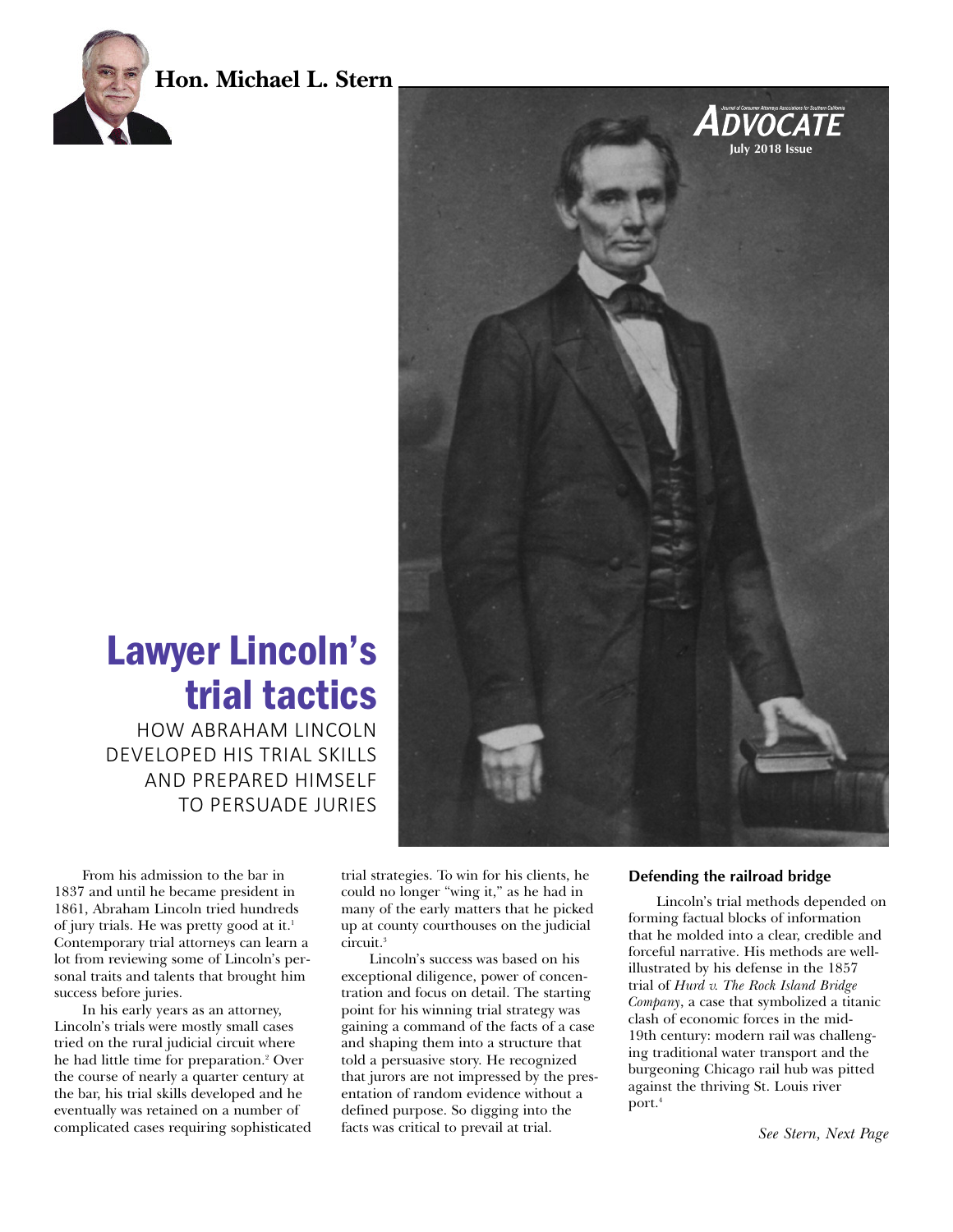

The river-packet *Effie Afton* had struck the first railroad bridge across the Mississippi between Illinois and Iowa, damaging the vessel and burning the bridge. The ship owner sued the bridge company for obstructing the river with the bridge's supporting piers, which he contended had caused the accident.

Abraham Lincoln was retained to defend the bridge company in a trial conducted before Supreme Court Justice John McLean, sitting in federal court in Chicago. With twenty years of trial experience under his belt, Lincoln was at his prime.

 Lincoln spent months preparing to defend the bridge company. As an attorney who is the only United States president to hold a registered patent, <sup>5</sup> Lincoln put his technical background and lawyer's attention to detail to work investigating what had happened. He closely inspected the river at the collision site, measured currents and eddies to simulate accident conditions, interviewed witnesses about the crash, studied rail traffic and river navigation, and examined both the architecture and construction of the bridge. He also analyzed the policy argument that the railroad was the harbinger of the future and river carriers must accede to progress. 6

 Lincoln's painstaking preparation formed a trial plan that was brought to a climax in his closing argument. According to an observer, "Lincoln's examination of witnesses was very full and no point escaped his notice. I thought he carried it almost to prolixity, but when he came to his argument I changed my opinion. He went over all the details with great minuteness, until court, jury, and spectators were wrought up to the crucial points. Then drawing himself up to his full height, he delivered a peroration that trilled the courtroom and, to the minds of most persons, settled the case."7 The jury split in favor of the bridge company. The case was finally resolved in the bridge company's favor by the United States Supreme Court in 1862 after Lincoln had occupied the White House. 8

### **Telling the story**

 Abraham Lincoln's capacity to spin a yarn was well-recognized by those who knew him long before he determined to become a lawyer. He could sit around the proverbial cracker barrel and tell an entertaining or humorous story with the best of them. <sup>9</sup> Lincoln's great storytelling ability was rooted in his life experience, which he utilized to maximum advantage in beguiling juries. He used the age-old mechanism of storytelling to guide jurors, ease them into following the action and then lead them to his intended conclusions.

 Lincoln knew that his mission was to build the facts of the case into a trial theme and a powerful story. Setting specific objectives and developing his trial plan around concrete facts, he avoided the jumble of witnesses and lack of organization that characterize some attorneys' confusing approaches to trying a case. From the time that he entered a courthouse until the jury retired to deliberate, he pursued his singular goal of providing a simple and digestible narrative that pierced the heart of the controversy. How did he do this?

 In preparing for trial, Lincoln "walked the walk" to ensure that every aspect of the trial conveyed a consistent message. Although most of his trials were in civil matters, an 1858 criminal matter, *People v. Armstrong*, dubbed the *Almanac Case*, exemplifies Lincoln's courtroom skills at the height of his trial attorney prowess. Lincoln's client Duff Armstrong was charged with bludgeoning a man over the head with a heavy lead "slingshot" weapon, killing the victim. The odds were long against Armstrong, who was the son of old friends, whom Lincoln represented as a favor without charging a fee. The defense was tough. A co-defendant had already been convicted in a separate trial and sentenced to prison. 10

The prosecution's main witness had testified convincingly that he had unmistakably seen Armstrong and his accomplice commit the grisly crime at night in the woods under an illuminating full moon. Undaunted by this strong adverse evidence, Lincoln personally interviewed witnesses and examined the crime scene from every angle. He then developed a trial plan based on an alternative version of the facts casting doubt on the eyewitness's account.

Donning a pure white suit emblematic of his client's innocence, Lincoln began the trial by ostentatiously handing an almanac to the bailiff in a manner that jurors could not miss. His intense cross-examination focused on how and what the eyewitness could see: Had he been close enough to see Armstrong swing the slingshot and crush the victim's head? What did the co-defendant swing? Could the blows be seen clearly through the thick foliage? Was he *absolutely* certain that the moon was high in the sky over the crime scene? Was he *totally* sure that the moon was shining directly on down?<sup>11</sup>

 Building a theory of the case through such questions intended to cast doubt on the eyewitness's account, Lincoln doubled-down with extraordinary care to pin the man down to his version of the events. Lincoln then reached for the almanac, placed the published phases of the moon on the night in question before the witness and confronted him with the irrefutable fact that the moon was already setting at the time of the crime. *Now* was he sure of what he had testified? The witness could not respond further to Lincoln's questioning. The prosecution's case crumbled and the jury acquitted Armstrong.

Lincoln had accomplished his objective by presenting a plausible completing story with a defined structure that provided, factor after factor, how and why the eyewitness might have been mistaken. Through his tightly worded questions, he constructed a coherent narrative that kept the jury anxiously wondering how his cross-examination could overcome the facts seemingly stacked so high against the defendant. At the same time, he humanized his client by parenthetically mentioning his lifelong association with Armstrong's family. His *coup de*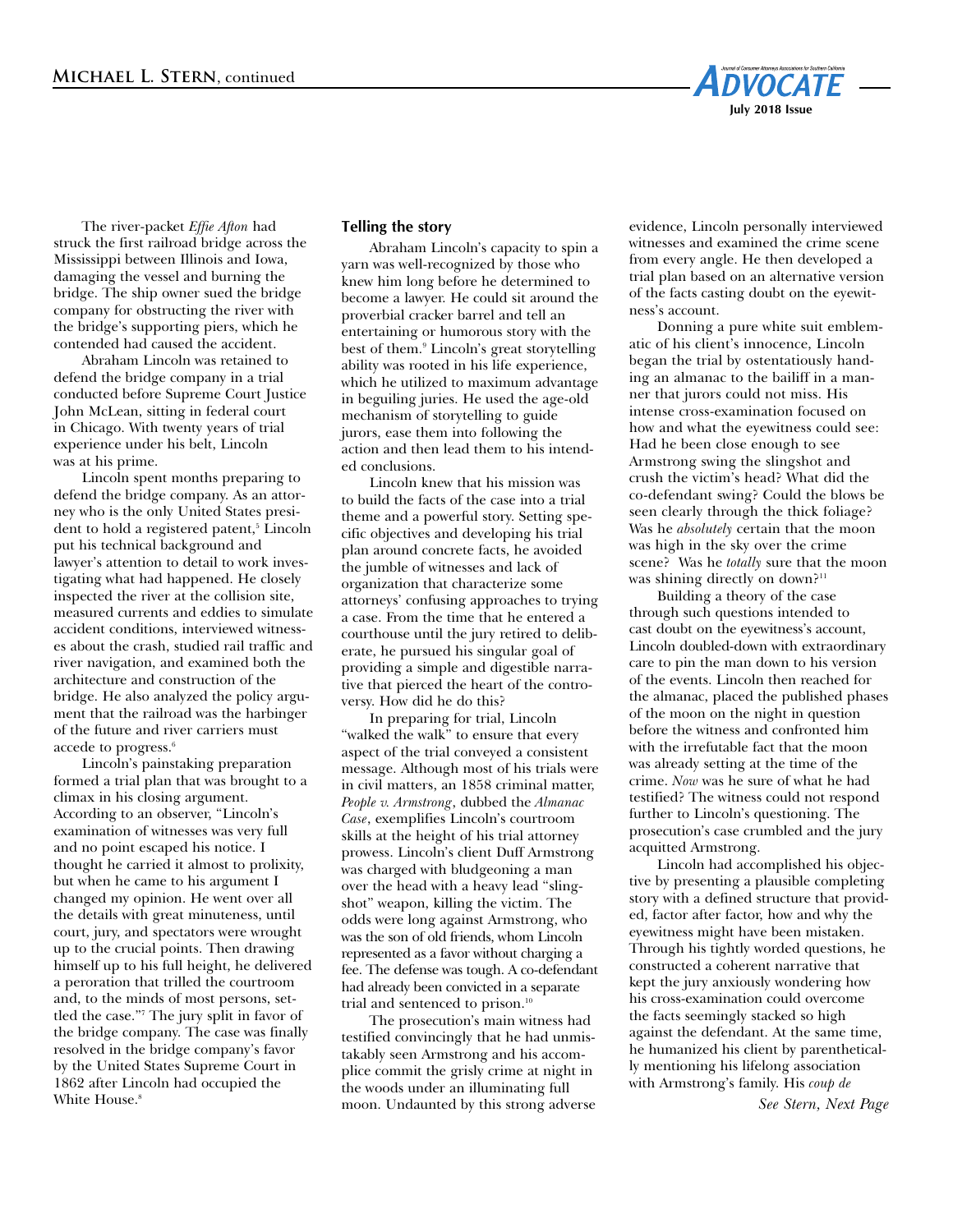

*grace*, the conflicting physical evidence of the almanac entry, clinched the defense.

Lincoln's story-of-the-case in the Armstrong trial was not a boring pile of miscellaneous information, unexplained disparate events, disconnected or dud witnesses, an incoherent "jigsaw puzzle" or confusing "roadmap" that left jurors without direction. His every action was aimed at creating tension and conflict that compelled jurors to listen and follow along. By relating a purposeful story that made sense, he cast doubt on the prosecution's case and gave the jurors the ammunition to reach their own decision to acquit his client.

# **Simplicity in presentation**

Lincoln did not hesitate to look jurors right in their eyes and, straightforward and without exaggeration, tell them exactly what he wanted them to do. One colleague commented that, "Clarity, conciseness, and simplicity of statement were his forte in the trial of a case. His mind was orderly. He could marshal facts in such an orderly sequence and reduce a complicated problem to such simple terms that even the dullest layman could not fail to understand."12

Lincoln's advocacy was more than just style. He had a substantive approach to examining witnesses. <sup>13</sup> To the greatest extent possible, he attempted to pose questions that had no fat on the bones. His specific and lucid questions were bullets that shot to the heart of the case. Central to his approach was ensuring that his questions were carefully selected to fit into a structure that proved the case, not superfluous inquiries that did no more than pile on non-essentials. <sup>14</sup> By cutting through the clutter and focusing on what really mattered, Lincoln avoided turning a trial into a mess of incomprehensible contentions, lawyer histrionics or distracting bombast.

Flexibility in the heat of a trial is paramount. As a master trial tactician, Lincoln had a sixth sense to know when the sands of trial testimony were shifting against him and how he needed to adjust his strategy. When exigencies occur in

trial, some attorneys mindlessly stick to their preconceived trial plans or obliviously drone on with pre-prepared questions despite altered circumstances. Lincoln, on the other hand, was alert to diagnose difficulties and react to remedy them. 15

Where many lawyers would raise an objection or minor technicality "for the record," Lincoln often would let a point pass without protesting. If a point did no great harm to his overall strategy, it was not uncommon for him to let it go by saying no more than he "reckoned" it would be "fair to let this in or that" or "admit the truth" to the inconsequential. <sup>16</sup> As one attorney said, "By giving away six points and carrying the seventh he carried his case, and the whole case hanging on the seventh, he traded away everything which would give him the least aid in carrying that. Any man who took Lincoln for a simple-minded man would soon wake up with his back in a ditch."17

Lincoln's direct appeal to jurors without beating around the bush is especially well demonstrated by his representation of an elderly Revolutionary War widow who had been swindled by a government agent who greedily took half of her pension as a "fee" for his services. The indignant Lincoln aimed to do justice for the cheated old woman.

He began his pretrial prep by brushing up on his Revolutionary history. He then sketched an uncomplicated outline of a trial strategy that offered an appeal to the jurors' common sense, patriotism and sympathy. His trial notes went straight to the point: "No contract – not professional services – unreasonable charge – money retained by Defendant not give to Plaintiff – Revolutionary War – Describe Valley Forge privations – Ice – Soldier's bleeding feet – Plaintiff 's husband – soldier leaving home for army – Skin defendant! Close!"

Rising to present his closing, Lincoln calmly stated in a slow, sad voice, "Time rolls by; the heroes of 'seventy-six' have passed away and are encamped on the other shore. The soldier has gone to rest and now, crippled, blinded, and broken. His widow comes to you and to me,

gentlemen of the jury, to right her wrongs. She was not always thus. She was once a beautiful woman. Her step was elastic, her face as fair . . . But now she is poor and defenseless . . . she appeals to us who enjoy the privileges achieved for us by the patriots of the Revolution, for our sympathetic and manly protection . . . All I ask you is, shall we befriend her?"18

It did not take long for the jury to agree with this plain-speaking appeal. 19 Not surprisingly, this heart-rending entreaty was effectively issued by the lawyer who would later deliver the brief, 272-word Gettysburg Address and a concise, six-paragraph Second Inaugural Address beseeching the North and South to bind their wounds at the end of a brutal Civil War. 20

### **Plain words, no legalese**

Every trial attorney has been told again and again: "Don't talk down to people by using complicated, highfalutin and technical language. Use common words that regular people understand." Unfortunately, some counsel cannot restrain themselves; their legal mumbojumbo seems to roll out naturally. Not Abraham Lincoln. He used the language and talked the talk of the common folk who understood his voice.

Lincoln appreciated that his ability to persuade jurors depended on communicating in ordinary language that his audience could easily follow. Legalese and "nickel" words were foreign to him. No high-toned expressions came forth from country lawyer Lincoln, thank you. On one occasion when an attorney used a Latin term in court, the man turned to Lincoln and inquired, "That is so, is it not, Mr. Lincoln?" Lincoln replied, "If that's Latin, you had better call another witness."<sup>21</sup>

Unlike some trial lawyers then and now, Lincoln possessed a natural knack to convey his message to the jury wrapped in homespun wisdom without a lot of pomp and pretense. <sup>22</sup> His keen sense of humor and ability to turn awkward situations on end with comedy were well-known.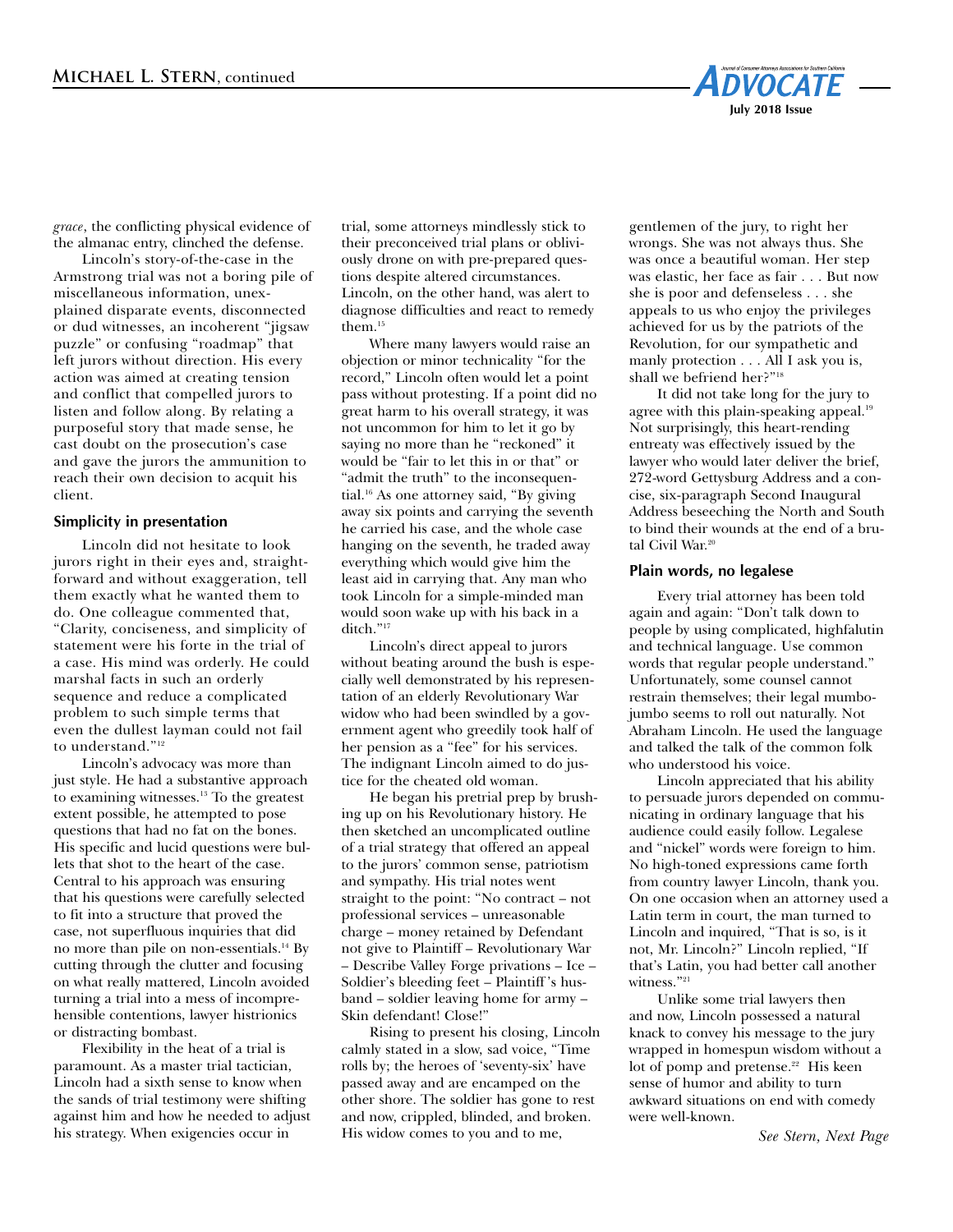

In one trial that was not going too well, he had trouble fashioning a defense. Putting his knowledge of rural jurors to work, Lincoln happened to notice that the opposing attorney was wearing an outlandish shirt with buttons both down the back and front mimicking a then-current foppish British fashion. Perfectly reading his country audience, Lincoln swung the jury to his side with a ridiculing closing remark, "Counsel has pretended knowledge of the law, but as he has his shirt on backwards, he has his law backwards." The jury burst out laughing at Lincoln's mockery and found for his client. 23

Lincoln had an uncanny gift to work with words to add wit to his presentations. <sup>24</sup> A fuddy-duddy judge kept correcting Lincoln's pronunciation of the word "lien," which Lincoln pronounced "lean." The judge kept telling Lincoln that it should be "lion." After a while, Lincoln went back to pronouncing it in his own way and was corrected a second time by the court. Lincoln apologized, "As you please, your honor." He soon slipped once again and the court warned him. Lincoln replied that, "If my client had known there was a *lion* on his farm, he wouldn't have stayed there long enough to bring this suit."25

# **Creating visual images**

Lincoln knew that his job in the courtroom was to create an emotional atmosphere through words and other aids that paint pictures with which jurors could plausibly identify. If he was succeeding, his well-presented narrative would sketch a familiar scene or open a window in the listener allowing for a shared experience leading to an accepted message. He appreciated that if he did no more than lay out bare facts through bland, unanimated testimony, even his highly effective forensic skills would fall flat on a disinterested audience.

For these reasons, he honed his natural ability to advocate like a lawyer without looking and sounding like one. Using images to make jurors eyewitnesses to the case, he got beyond jurors' natural skepticism that they were being sold a bill of goods. His goal, as every good trial

advocate knows, was to make the jurors into witnesses and participants to the events comprising the trial.

The imagery projected by Lincoln began with his own physical appearance. At six feet and four inches tall, in a time when the average man was eight inches shorter, he typically arrived at a courthouse in a black ill-fitting suit, topped by a stove-pipe hat that reached to the sky and carrying a broken umbrella fastened around with a piece of string. His sallow facial features were marked by high cheekbones, large deep-set greyish brown eyes shaded by heavy eyebrows accenting a grim, determined look on his craggy, melancholy face. Jurors could not ignore his squeaky, high-pitched voice, and gangling arms stretching down to his oversized hands and long slender fingers. 26

While some swear that humor has no place in a courtroom, Lincoln knew how to strategically use a little laughter to his advantage. His keen sense of self-deprecating humor usually allowed him to get around his ungainly appearance. But his use of humor for advocacy purpose went beyond occasionally making fun of his appearance at his own expense. When the circumstances permitted, he deftly employed parody, satire and sarcasm to drive home the righteousness of his client's case or deflect an opponent's position. 27

An instance of Lincoln's skill in this regard occurred during the crossexamination of a high-priced doctor, a key witness in a circumstance where Lincoln's defense seemed tenuous. As was his custom in many trials, Lincoln passed on examining the plaintiff 's witnesses until the linchpin expert was called. He went directly to revealing his defense strategy by inquiring, "Doctor, how much are you to receive for testifying in this case?' The witness asked the judge whether he had to answer the question. The judge acknowledged that the question was within bounds and ordered a response. The expert's fee was such a high amount that it stole the jurors' breaths. In closing, Lincoln wagged his boney forefinger at the jury and, in his shrill voice, ridiculed the doctor's credibility by calling his outlandish fees into

question, "Gentlemen of the jury, big fee, big swear!" The jury was won over through Lincoln's exclamation undermining the doctor's testimony and a favorable verdict was returned for his client. 28

### **The power of persuasion**

Lincoln, of course, could neither read jurors' minds nor was he capable of mental telepathy. But he understood that it is the trial attorney's job to get into jurors' heads by creating a conversation with them, repeatedly focusing attention on the merits of the matter, and, finally, providing the means to enable jurors to figure out the case on their own in the jury room.

Some of Lincoln's contemporaries believed that he had success as a trial lawyer because he could do all of these things with great facility. He was described by one of his best boosters as the "strongest jury-lawyer we ever had in Illinois . . . who could make a laugh, and, generally, weep at his pleasure" who was a "quick and accurate reader of character . . . [who] understood, almost intuitively, the jury, witnesses, parties, and judges, and how best to address, convince, and influence them;" and "an admirable tactician" who skillfully kept the jury on track toward his objectives. 29

Lincoln's ultimate aim was to gather together the facts, apply logic and common sense, and then, through his closing argument, urge jurors to commit to his position during their deliberations. In closing, he was at his pinnacle of persuasion. By the end of a trial, he usually had what he needed for argument. Without pounding on the table, losing his temper, bullying or strutting about, he could move jurors with a low-key logical plea premised on the facts and justice of the case, not mere emotionalism. 30

Nineteenth century biographer Noah Brooks may have laid it on a little thick when he stated that, in speaking to a jury, Lincoln rose to "twenty feet high" and "no longer was the homely and ungainly man that he was reputed to be. His eyes flashed fire; his appearance underwent a change as though the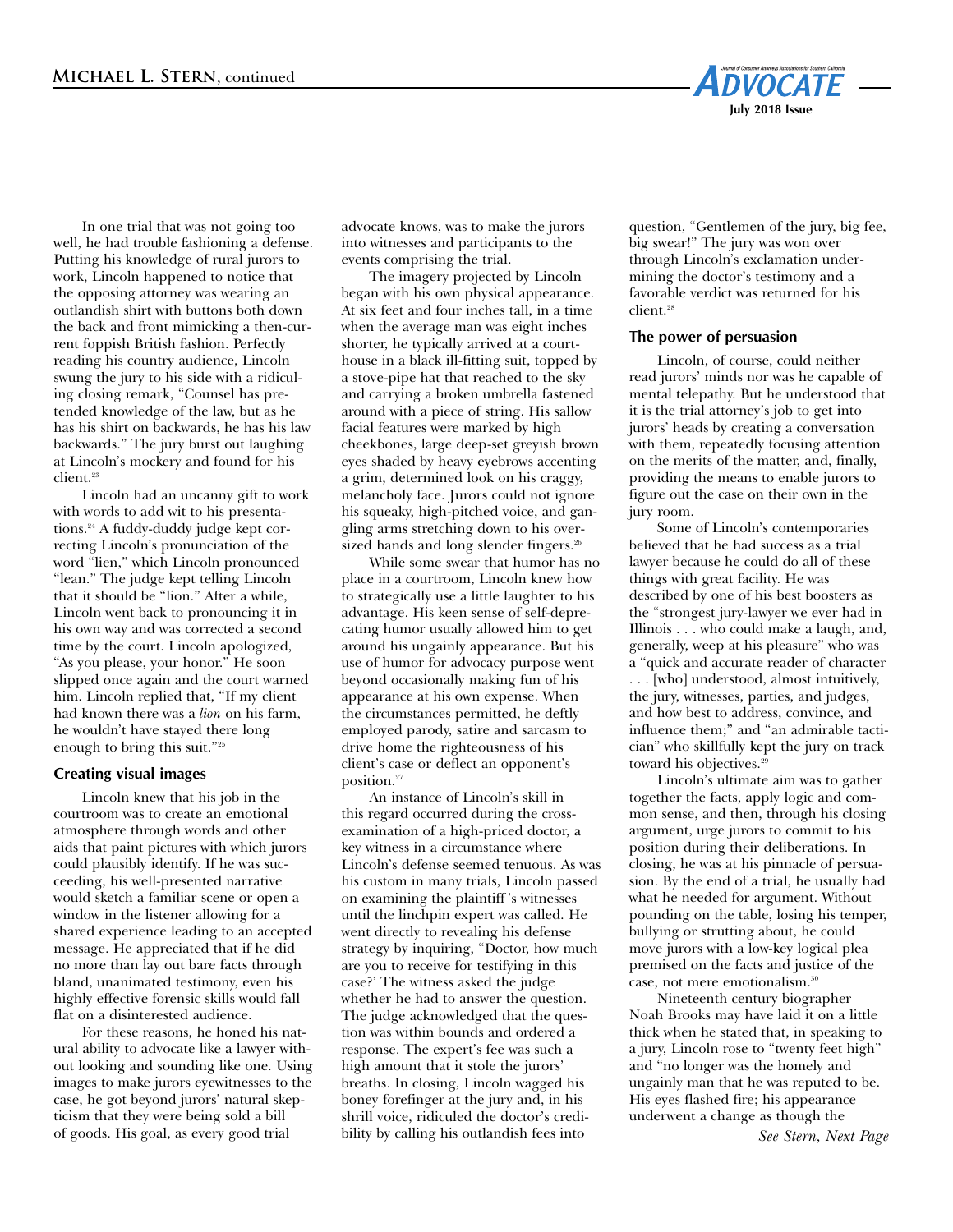

inspired mind had transformed the body; his face darkened with malarial influences and seamed with wrinkles of premature age transfigured with the mysterious 'inner light' which some observers have said reminded them of a flame glowing with a half-transparent vase."31

Notwithstanding such hyperbole, many of his contemporaries agreed that he was a "jury man" who had a substantially better command of rhetoric and elocution than most lawyers of his day and he worked hard to perfect trial skills that might even turn a sow's ear of a case into a winner.

# **Honesty above all**

Abraham Lincoln strived to maintain high moral and ethical standards in representing his clients. His trial lawyer's toolbox necessarily included diligent efforts to create credibility, develop trust, exhibit fairness, show courtesy and, at the same time, display an appropriate level of passion with and for his clients. He seldom allowed his trial techniques, personal emotion or identification with a client's case to interfere with his absolute sense of integrity or professional responsibilities. 32

Lincoln was called "Honest Abe" by his colleagues at the bar for good reason. <sup>33</sup> Recognizing that false or insincere arguments are easily detected, he attempted to speak with moral conviction. He did his best to be honest and maintain integrity with judges and juries by calling trustworthy witnesses who told the truth, avoiding misrepresentations of facts and never offering underhanded cross-examination. 34

In an era long before lawyers typically offered representation on a pro bono basis, Lincoln was not a knight-errant who took on causes for clients. But "doing the right thing" was foremost to him, as demonstrated by him representing Duff Armstrong in the *Almanac Case* for gratis based on his longstanding friendship to the family. Indeed, in his closing argument in that case, he violated his general rule against injecting personal emotions into the case when he

related his past relationship with the defendant's family. 35

Although typically reserved, Lincoln also could show his human side. He represented an elderly woman charged with killing her husband in self-defense. At a trial recess, she fled by stepping out a courtroom window. When the bailiff pointed to Lincoln's complicity, he responded, "I didn't run her off. She wanted to know where she could get a good drink of water, and I told her there was mighty good water in Tennessee."

Lincoln's method of confronting ethical dilemmas that arose during trial sometimes caused him great pain. His sense of moral righteousness would not allow him to continue to represent a client whom he decided was in the wrong or untruthful. During a murder trial, he concluded that his client had no defense and was not innocent. He withdrew, stating that "I cannot argue this case because our witnesses have been lying, and I don't believe them."

Similarly, when representing the plaintiff in a collection matter, he absented himself from the courtroom during the trial when the evidence contradicted his client's position. The bailiff came to bring him back. He refused to return, complaining, "Tell the Judge that I can't come – my hands are dirty and I came over to clean them." The judge dismissed the case, commenting with but two words that defined the situation, "Honest Abe."37

Every attorney practicing law today knows the ethical precept that a lawyer should not assert or defend a claim or argument in a civil or criminal proceeding unless there is some basis in law and fact for doing so. <sup>38</sup> Lincoln explicitly followed this admonition long before it was promulgated as an ethical canon by the bar.

One lawyer observed, "It was morally impossible for Lincoln to argue dishonestly. He could no more do it than he could steal."39 Another commented on how Lincoln put his straight-arrow honesty into practice in the courtroom: "If a witness told the truth without evasion,

Lincoln was respectful and patronizing to him, but he would score a perjured witness unmercifully."40

### **Lincoln's ethical message**

Abraham Lincoln himself had this enduring advice regarding honesty and ethical conduct in the practice of law: "There is a vague popular belief that lawyers are necessarily dishonest. I say vague, because when we consider to what extent confidence and honors are reposed in and conferred upon lawyers by the people, it appears improbable that their impression of dishonesty is very distinct and vivid. Yet the impression is common, almost universal. Let no young man choose the law for a calling for a moment yield to the popular belief – resolve to be honest at all times; and if in your own judgment you cannot be an honest lawyer, resolve to be honest without being a lawyer. Choose some other occupation, rather than one in the choosing of which you do in advance, consent to be a knave."<sup>41</sup>

 *Judge Michael L. Stern has presided over civil trial courts since his appointment to the Los Angeles Superior Court in 2001. He is a frequent speaker on trial practice matters. As an attorney, he tried cases throughout the United States. He is a graduate of Stanford University and Harvard Law School.*

#### **Endnotes:**

<sup>1</sup> MARK E. STEINER, AN HONEST CALLING: THE LAW PRAC-TICE OF ABRAHAM LINCOLN 75-100 (2006). [STEINER]. <sup>2</sup> In the frontier days in developing Illinois in the early and mid-19th century, the state was divided into judicial circuits. The Eighth Judicial Circuit included fourteen counties around Springfield, where Lincoln had his offices. He would travel to the county courthouses with the judge and fellow attorneys and pick up cases referred by local attorneys. WILLIAM H. HERNDON AND JESSE W. WEIK, HERNDON'S LIFE OF LIN-COLN: THE STORY OF A GREAT LIFE 2:309-311 (1888). [HERNDON]. See generally, GUY C. FRAKER, LINCOLN'S LADDER TO THE PRESIDENCY: THE EIGHTH JUDICIAL DIS-TRICT (2003).

<sup>3</sup> In the beginning. Lincoln's law practice revolved around litigation about everyday matters typical to a rural agrarian economy, such as disputes over title to property, debt collection, small contracts, personal injuries and domestic matter of all kinds. He also tried a fair number of criminal cases, but, for the most part, stuck to civil cases. LAWRENCE WELDON, "Leader of the Illinois Bar" in ALLEN THORNDIKE RICE, REMINISCENCES OF ABRAHAM LINCOLN BY DISTINGUISHED *See Stern, Next Page*